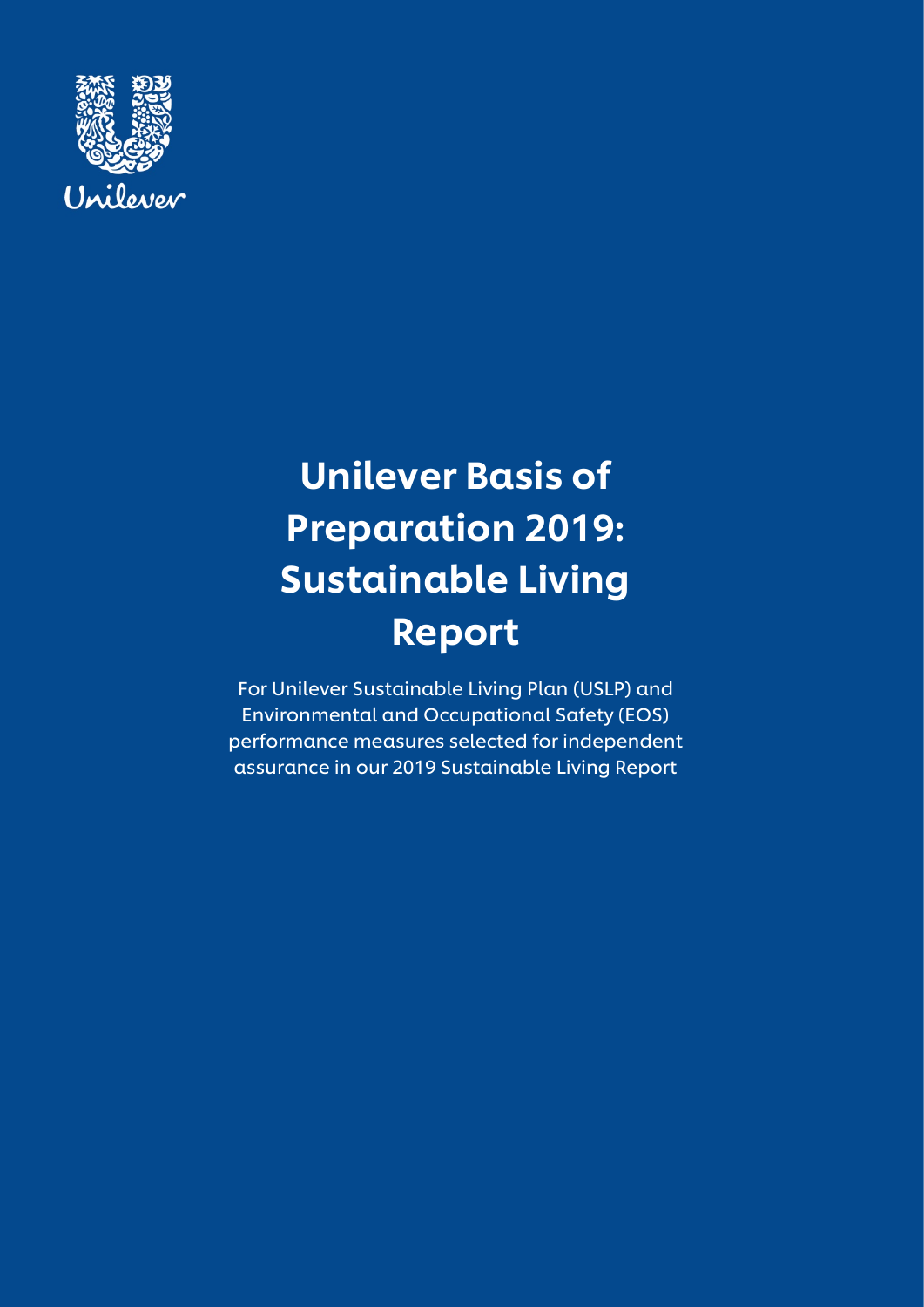# **Contents** Page number

| Introduction                                                                          | 3                   |
|---------------------------------------------------------------------------------------|---------------------|
| Scope                                                                                 | 3                   |
| Unilever Sustainable Living Plan (USLP) performance<br>measures                       | 4                   |
| <b>Environmental and Occupational Safety (EOS)</b><br>performance measures            | 5                   |
| Data sources                                                                          | 6                   |
| USLP performance data preparation<br>Nutrition (pillar commitment)                    | 6<br>6              |
| Greenhouse Gases (pillar commitment)<br>Water (pillar commitment)                     | 6<br>$\overline{7}$ |
| Sustainable Sourcing (pillar commitment)<br>Inclusive business: Small-scale retailers | 8<br>9              |
| Inclusive business: Smallholder farmers                                               | 11                  |
| EOS performance data preparation<br>Water                                             | 12<br>12            |
| Energy and greenhouse gas emissions (GHG)<br>Waste                                    | 13<br>15            |
| Occupational safety                                                                   | 15                  |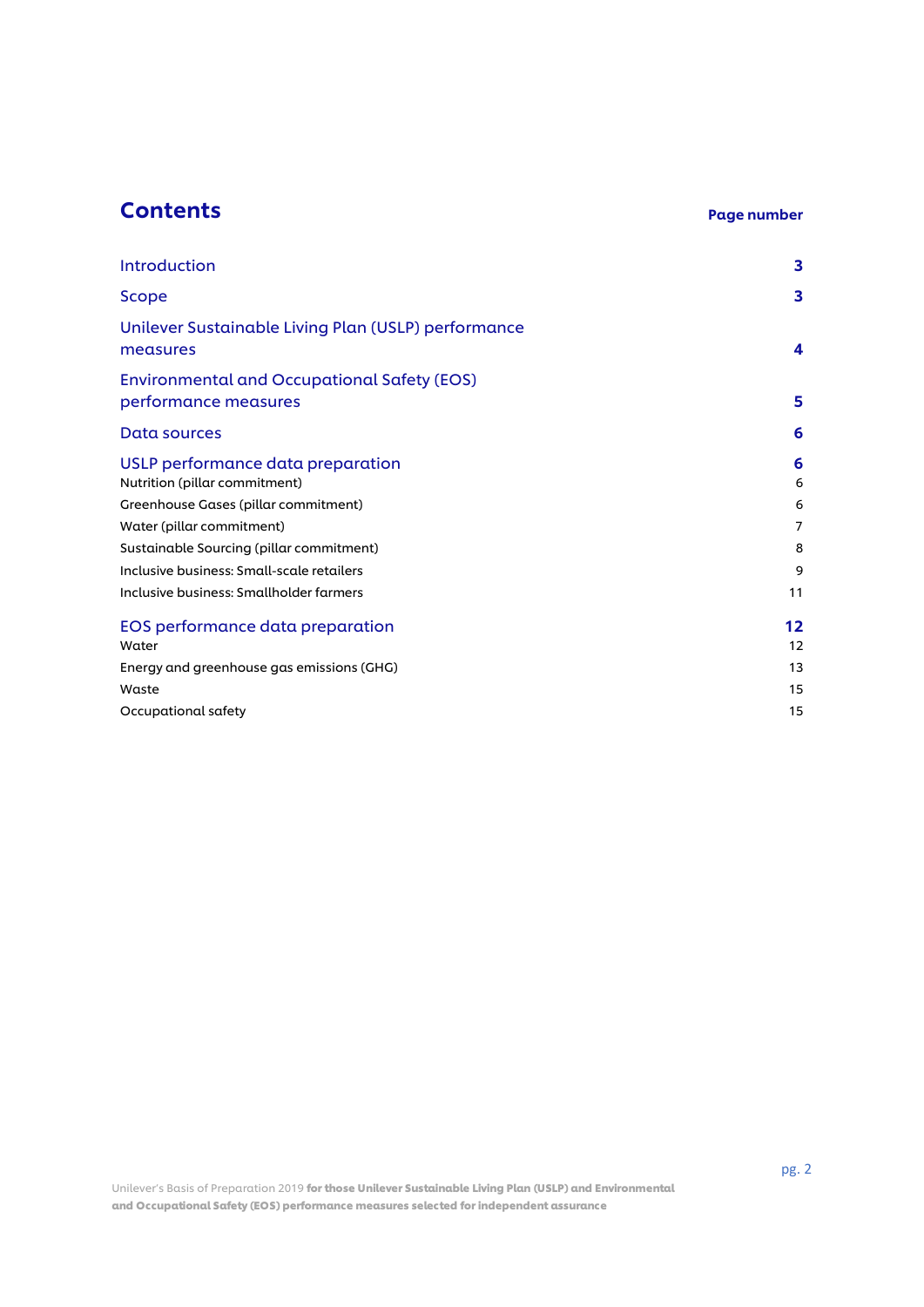# 1. Introduction

PricewaterhouseCoopers LLP (PwC) has been appointed to provide limited assurance of selected USLP and EOS performance measures. This Basis of Preparation document sets out how these USLP and EOS performance measures, described in Section 2 below, have been prepared and reported, including their reporting periods.

The selection of USLP and EOS performance measures for limited assurance is explained in the "Independent Assurance" section of the online Unilever Sustainable Living Report.

Our USLP and EOS targets and the performance results achieved are described in full in the online Unilever Sustainable Living Report for 2019. A selection of targets and the performance results achieved are also described in the 2019 Annual Report and Accounts.

This document reflects our business objectives and processes and takes into account regulatory requirements applicable to our operations globally, industry codes of practice and voluntary guidance from external bodies. Unlike financial accounting standards, currently there are no industry norms or globally recognised established practices for measuring and evaluating performance data of this type. While these practices are evolving, it is important therefore to understand the approach we have taken with our data. We have established objective measurement techniques, including appropriate estimates and assumptions, for our performance data.

# 2. Scope

This document summarises the definition, scope and data preparation for the performance measures listed below. The preparation of the USLP and EOS performance measures is detailed in Sections 4 and 5 respectively.

Unless otherwise indicated, the performance data includes newly acquired businesses as soon as the appropriate processes and systems are implemented to enable consistent data collation and Unilever Group level consolidation.

Operations categorised as joint ventures or investments are excluded from the scope of all performance measures, unless otherwise indicated.

The results of disposed businesses are included in the performance measures up to the date of disposal.

We ensure that appropriate procedures are in place to report performance data, in all material respects, as set out in this document. These procedures ensure that:

- the reported information reflects our performance;
- the data is meaningful and is consistent with the stated definitions and scope;
- any specific exclusions are stated clearly and explained;
- any assumptions we make as well as our accounting and calculation methods are clearly described; and
- the level of transparency is sufficient to enable users to have confidence in the integrity of our reporting.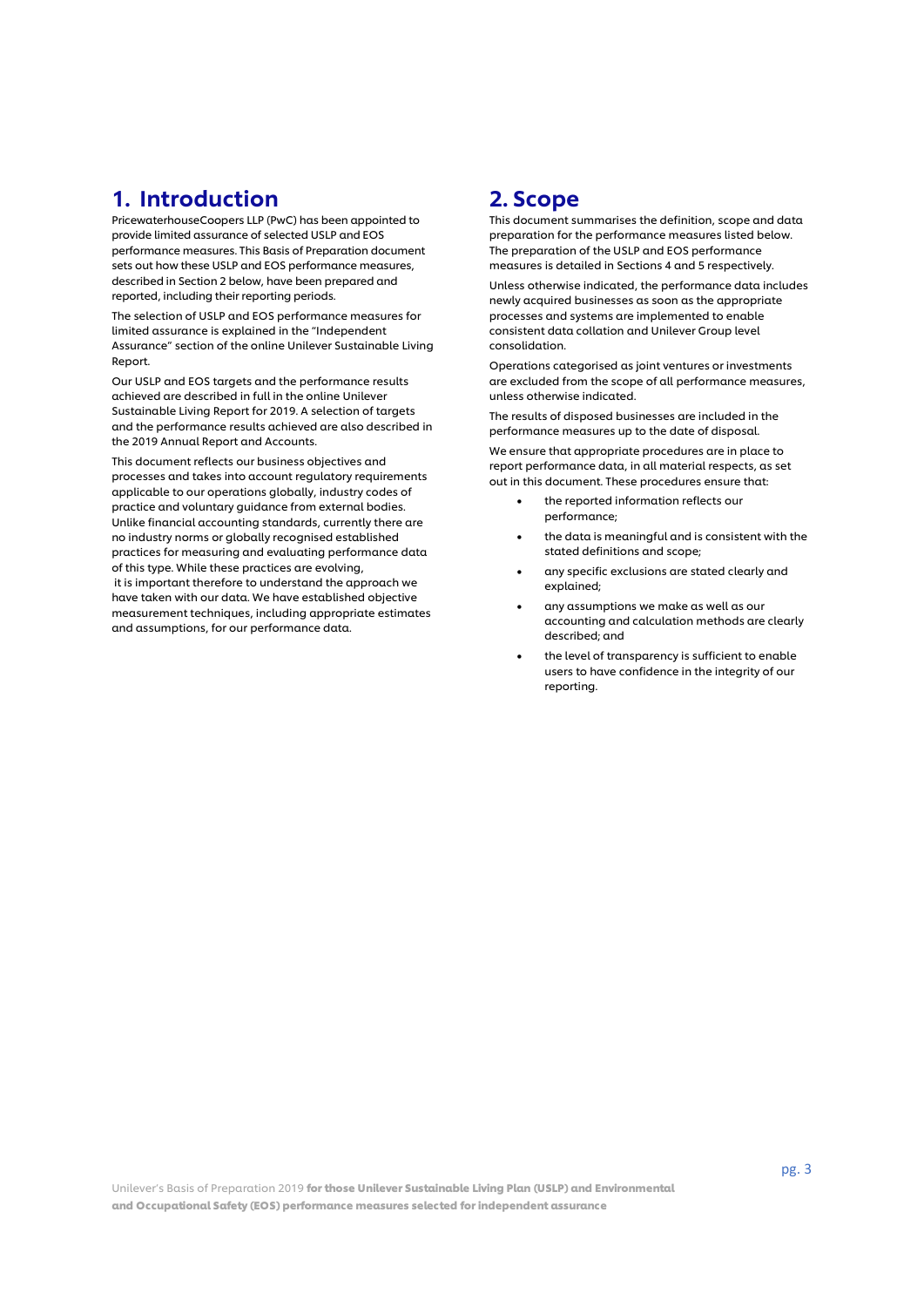# 2.1 USLP performance measures

| <b>USLP Indicator</b>                                                                                                                         | Performance measured                                                                                                                                                                                                                                                                                                                            | 2019 reported performance<br>result                                                                                                                     |
|-----------------------------------------------------------------------------------------------------------------------------------------------|-------------------------------------------------------------------------------------------------------------------------------------------------------------------------------------------------------------------------------------------------------------------------------------------------------------------------------------------------|---------------------------------------------------------------------------------------------------------------------------------------------------------|
| <b>Nutrition (pillar</b><br>commitment): Helping<br>people to achieve<br>healthier diets.                                                     | The percentage of sales volume of Unilever food<br>$\bullet$<br>and refreshment products meeting the criteria for<br>highest nutritional standards based on globally<br>recognised dietary guidelines from 1 October<br>2018 to 30 September 2019.                                                                                              | 56% of our portfolio by volume<br>$\bullet$<br>met criteria for highest<br>nutritional standards based on<br>globally recognised dietary<br>guidelines. |
| <b>Greenhouse Gases (pillar</b><br>commitment): Halve the<br>greenhouse gas impact of<br>our products across the<br>lifecycle by 2030.        | The percentage change in the greenhouse gas<br>$\bullet$<br>impact of our products across the lifecycle per<br>consumer use between the period measured<br>from 1 January 2010 to 31 December 2010 ("2010<br>baseline") and the period measured from 1 July<br>2018 to 30 June 2019 ("2019 footprint").                                         | 2% increase in the greenhouse<br>$\bullet$<br>gas impact of our products<br>across the lifecycle.                                                       |
| <b>Water (pillar</b><br>commitment): Halve the<br>water associated with the<br>consumer use of our<br>products by 2020.                       | The percentage change in the water impact<br>$\bullet$<br>(water in the products and water associated with<br>the consumer use of our products) per consumer<br>use between the period measured from 1 January<br>2010 to 31 December 2010 ("2010 baseline") and<br>the period measured from 1 July 2018 to 30 June<br>2019 ("2019 footprint"). | 1% increase in the water<br>$\bullet$<br>associated with the consumer<br>use of our products.                                                           |
| <b>Sustainable Sourcing</b><br>(pillar commitment):<br>Source 100% of our<br>agricultural raw materials<br>sustainably by 2020.               | The percentage of agricultural raw materials<br>$\bullet$<br>purchased from sustainable sources from 1<br>January to 31 December 2019.                                                                                                                                                                                                          | 62% of agricultural raw<br>$\bullet$<br>materials purchased from<br>sustainable sources.                                                                |
| <b>Inclusive Business:</b><br><b>Enabling small-scale</b><br>retailers to access<br>initiatives aiming to<br>improve their income.            | Number of small-scale retailers in our<br>$\bullet$<br>distribution network we have enabled access to<br>initiatives aiming to improve their incomes for the<br>period 1 October 2015 to 30 September 2019.                                                                                                                                     | Enabled 1,807,968 small-scale<br>$\bullet$<br>retailers to access initiatives<br>aimed at improving their<br>income.                                    |
| <b>Inclusive Business:</b><br><b>Enabling smallholder</b><br>farmers to access<br>initiatives aiming to<br>improve agricultural<br>practices. | Number of smallholder farmers in our supply<br>$\bullet$<br>network who we have enabled access to<br>initiatives aimed at improving their agricultural<br>practices for the period of 1 January 2011 to 30<br>September 2019.                                                                                                                   | Enabled 793,735 smallholder<br>$\bullet$<br>farmers to access initiatives<br>aimed at improving their<br>agricultural practices.                        |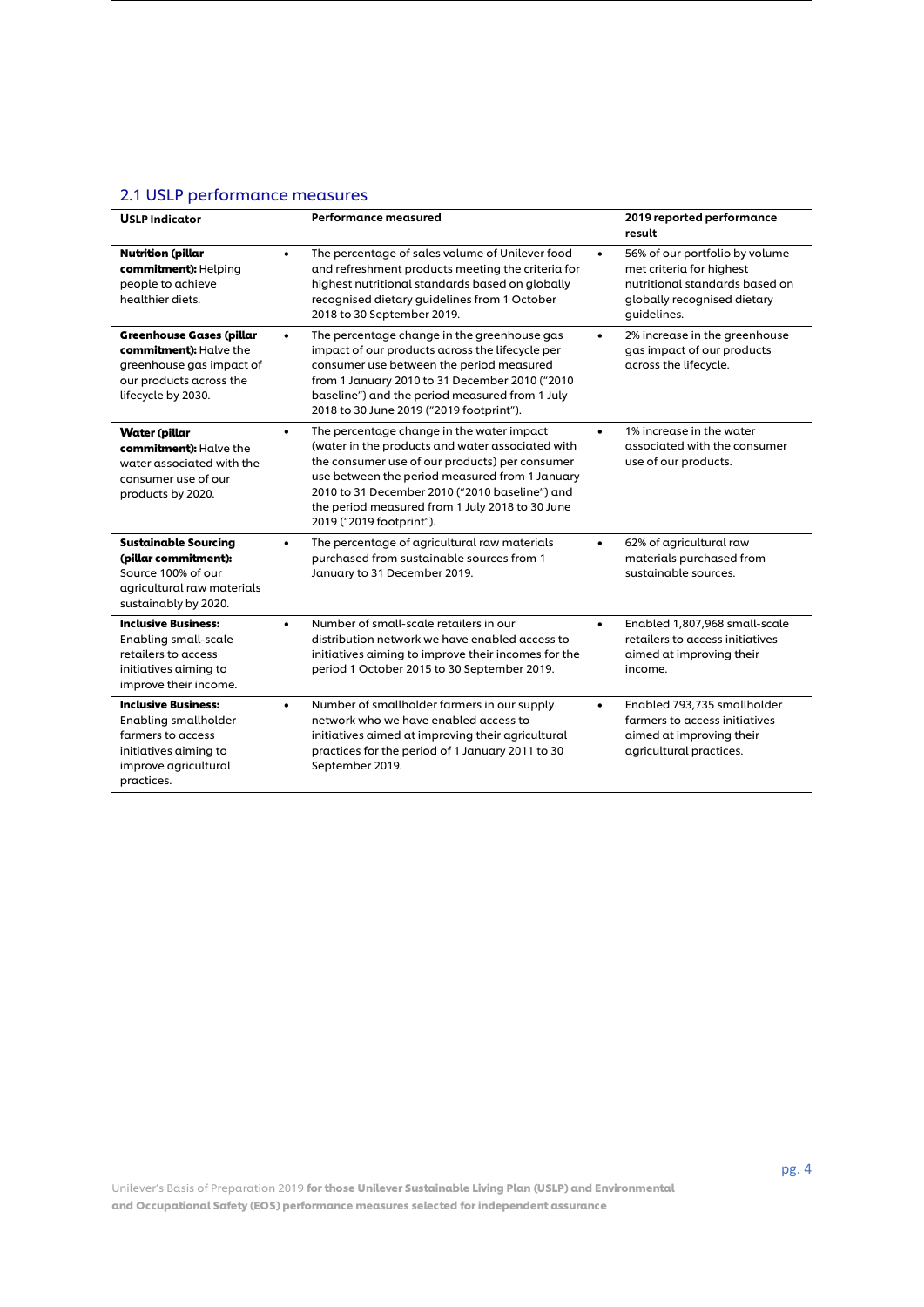#### 2.2 EOS performance measures

| <b>EOS Indicator</b>                                                             | Performance measured                                                                                                                                                                                                                                                                                                                                                                                                                                                                                                                                                                                                                                                                                                       | 2019 reported performance result                                                                                                                                                                                                                                                                             |
|----------------------------------------------------------------------------------|----------------------------------------------------------------------------------------------------------------------------------------------------------------------------------------------------------------------------------------------------------------------------------------------------------------------------------------------------------------------------------------------------------------------------------------------------------------------------------------------------------------------------------------------------------------------------------------------------------------------------------------------------------------------------------------------------------------------------|--------------------------------------------------------------------------------------------------------------------------------------------------------------------------------------------------------------------------------------------------------------------------------------------------------------|
| Water: Reduce water use in<br>manufacturing.                                     | Water abstracted in m <sup>3</sup> per tonne of<br>$\bullet$<br>production.<br>Change in the volume of water in $m3$<br>٠<br>abstracted in 2019 (1 October 2018 to 30<br>September 2019) compared to 2008 (1<br>January 2008 to 31 December 2008)*.<br>Percentage change in the water abstracted<br>٠<br>per tonne of production in 2019 (1 October<br>2018 to 30 September 2019) compared to<br>2008 (1 January 2008 to 31 December 2008)*.<br>Emissions of chemical oxygen demand (COD)<br>٠<br>in kg per tonne of production.                                                                                                                                                                                           | $1.58 \text{ m}^3$ /tonne.<br>٠<br>26.5 million fewer $m3$ of water<br>abstracted in 2019 than in 2008.<br>47% reduction in water abstracted<br>per tonne of production in 2019<br>compared to 2008.<br>0.91 kg/tonne.                                                                                       |
| <b>Energy and greenhouse gas</b><br>emissions: Reduce GHG from<br>manufacturing. | $CO2$ emissions from energy use in tonnes<br>$\bullet$<br>(market-based).<br>$CO2$ emissions from energy use in tonnes<br>$\bullet$<br>(location-based).<br>$CO2$ emissions from energy use in kg per<br>٠<br>tonne of production (market-based).<br>Change in the tonnes of $CO2$ from energy<br>٠<br>(market-based) in 2019 (1 October 2018 to 30<br>September 2019) compared to 2008 (1 January<br>2008 to 31 December 2008)*.<br>Percentage change in $CO2$ from energy use<br>$\bullet$<br>(market-based) per tonne of production in<br>2019 (1 October 2018 to 30 September 2019)<br>compared to 2008 (1 January 2008 to 31<br>December 2008)*.<br>Energy use in gigajoules per tonne of<br>$\bullet$<br>production. | 969,498 tonnes (market-based)<br>٠<br>1,725,282 tonnes (location-based)<br>50.76 kg/tonne<br>1,816,384 fewer tonnes of $CO2$<br>from energy use in 2019 than in<br>2008<br>65% reduction in $CO2$ from energy<br>use (market-based) per tonne of<br>production in 2019 compared to<br>2008.<br>1.25 GJ/tonne |
| <b>Waste: Reduce waste from</b><br>manufacturing.                                | Hazardous waste in kg per tonne of<br>$\bullet$<br>production.<br>Non-hazardous waste in kg per tonne of<br>$\bullet$<br>production.<br>Total waste sent for disposal per tonne of<br>production.<br>Change in the tonnes of total waste sent for<br>$\bullet$<br>disposal in 2019 (1 October 2018 to 30<br>September 2019) compared to 2008 (1<br>January 2008 to 31 December 2008)*.<br>Percentage change in the total waste sent<br>$\bullet$<br>for disposal per tonne of production in 2019<br>(1 October 2018 to 30 September 2019)<br>compared to 2008 (1 January 2008 to 31<br>December 2008)*.                                                                                                                    | 0.25 kg/tonne.<br>٠<br>0.05 kg/tonne.<br>$\bullet$<br>0.30 kg/tonne.<br>٠<br>145,299 fewer tonnes of total<br>$\bullet$<br>waste sent for disposal in 2019 than<br>in 2008.<br>96% reduction in total waste sent<br>for disposal per tonne of<br>production in 2019 compared to<br>2008.                     |
| <b>Occupational safety: Reduce</b><br>workplace injuries and<br>accidents        | Number of fatal accidents in 2019 (1 October<br>$\bullet$<br>2018 to 30 September 2019).<br>Accident rate: Total Recordable Frequency<br>$\bullet$<br>Rate (TRFR) per 1,000,000 man-hours in 2019<br>(1 October 2018 to 30 September 2019).                                                                                                                                                                                                                                                                                                                                                                                                                                                                                | 4 fatalities.<br>٠<br>0.76 accidents per 1 million<br>٠<br>man-hours worked.                                                                                                                                                                                                                                 |

\* The baseline 12-month reporting period is considered to be comparable to the 12-month reporting period for 2019.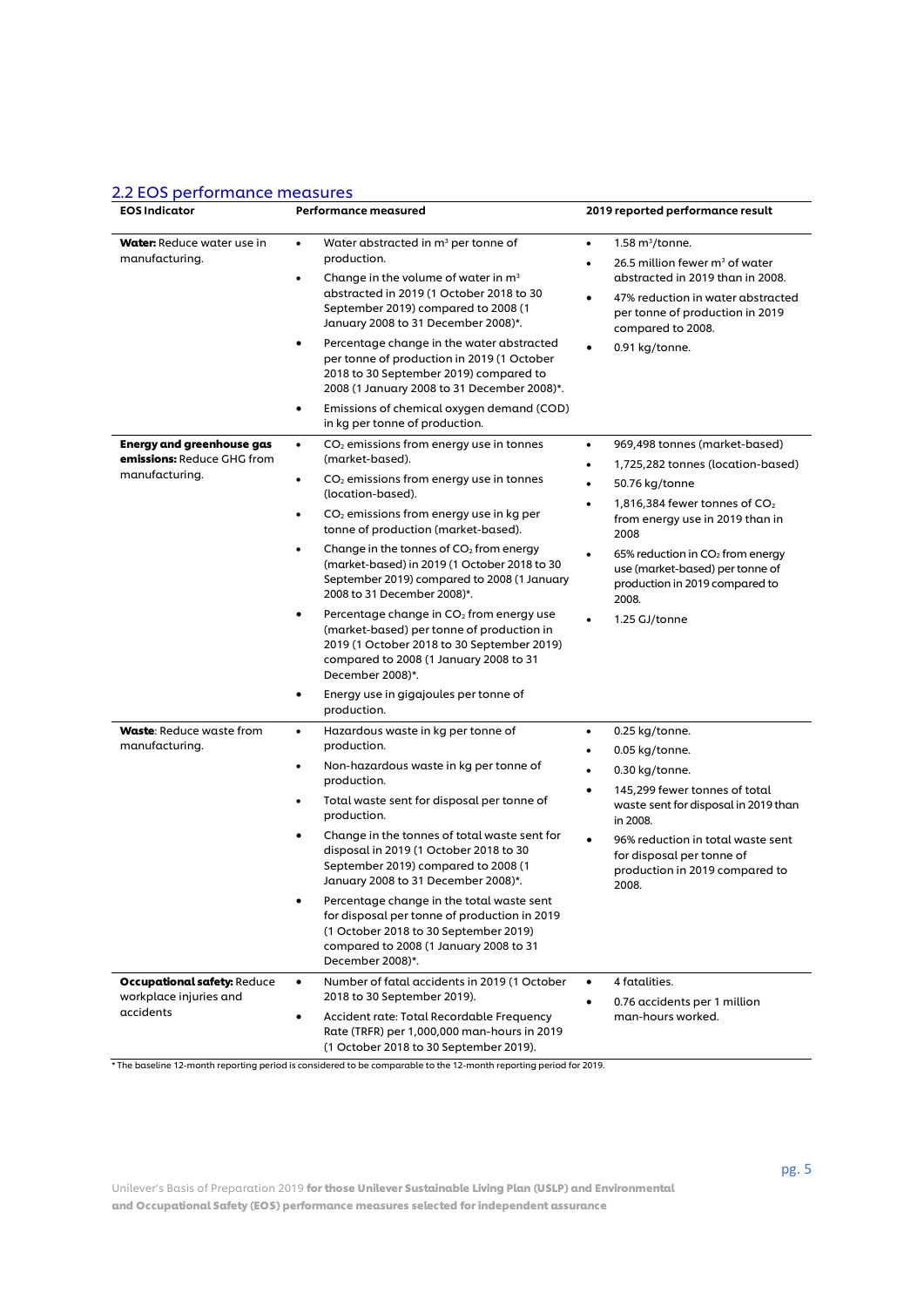# 3. Data sources

Our objective is to gather and report reliable and robust data. We are committed to providing transparency on the quality of the data where we consider there are matters which are material to users of the information. The information we report is subject to internal review processes and, where relevant and/or required, peer review. All performance measures in the above tables, 2.1 and 2.2, are subject to external assurance unless specifically noted.

#### 3.1. USLP performance measures

Our data reporting systems for Unilever Sustainable Living Plan targets and performance are evolving and we continue to work to align data recording and reporting methods across the Unilever Group. This includes working with third parties where we rely on their data to provide input and support our performance.

#### 3.2. EOS performance measures

Every year we collect data on key measures of environmental performance. This is collated and analysed using a web‐based Environmental Performance Reporting tool (EPR). Since 2008 we have reported our  $CO<sub>2</sub>$  emissions with reference to the GHG Protocol\*\*.

For the reporting period 1 October 2018 to 30 September 2019, 261 manufacturing sites in 68 countries reported environmental performance data. In some cases, multiple factories occupy one manufacturing site.

For the two occupational safety performance measures, we collect data from our manufacturing sites and non‐ manufacturing sites via our Occupational Safety (OS) tool. For the reporting period 1 October 2018 to 30 September 2019, 512 sites reported occupational safety performance measures.

\*\* The Greenhouse Gas Protocol Initiative is a multi‐stakeholder partnership of businesses, NGOs, governments and others convened by the World Resources Institute (WRI), US‐based environmental NGO, and the World Business Council for Sustainable Development (WBCSD), a Geneva‐based coalition of 200 international companies. Launched in 1998, the Initiative's mission is to develop internationally accepted greenhouse gas (GHG) accounting and reporting standards for business and to promote their broad adoption.

# 4. USLP performance data preparation

Sections 4.1 – 4.6 detail the basis of preparation for each USLP performance measure.

# 4.1 Nutrition (pillar commitment): Helping people to achieve healthier diets.

#### Performance measure:

The percentage of sales volume of Unilever food and refreshment products meeting the criteria for highest nutritional standards based on globally recognised dietary guidelines from 1 October 2018 to 30 September 2019.

#### Definitions:

• Unilever's food and refreshment products portfolio consists of the individual food and refreshment SKUs (stock-keeping units), as well as the products marketed under the joint

ventures of Lipton with Pepsi, Suntory and Morinaga.

The highest nutrition standards\* refer to product levels of salt, saturated fat, trans fats, added sugar and kilocalories that are aligned with international dietary guidelines and are therefore the strictest within Unilever's Nutrition Enhancement Programme. We evaluate the content of these nutrients in our food and beverage products on the basis of the nutritional specifications. These specifications are the basis for nutrient levels disclosure on our product packaging or websites. The nutritional content of ingredients in our specifications is determined in line with globally and/or locally accepted food regulator methodologies.

#### Scope:

Food and refreshment products are 'in scope' of this performance measure, as well as the products marketed under the joint ventures of Lipton with Pepsi, Suntory and Morinaga. We report on all SKUs to the extent that we have the required nutritional information available. The number of SKUs which lack the required nutritional information represented approximately 5% of sales volume in 2019.

#### Performance data preparation and assumptions:

The nutritional data for food and refreshment products including food service are taken from Unilever's product specification management systems (PLM). The sales volumes for products in scope are extracted from Unilever's sales system (CoRe).

Portfolio data of products marketed under the joint ventures of Lipton with Pepsi, Suntory and Morinaga is taken from the joint ventures' data management systems.

The nutrient content of individual food and refreshment SKUs is compared to the standards\* in order to determine compliance. Each product must meet all the required nutrient standards per product to be determined as compliant.

\* The Unilever Highest Nutritional Standards can be found on Unilever.com: [https://www.unilever.com/Images/unilever-highest-nutritional](https://www.unilever.com/Images/unilever-highest-nutritional-standards_tcm244-510082_1_en.pdf)[standards\\_tcm244-510082\\_1\\_en.pdf](https://www.unilever.com/Images/unilever-highest-nutritional-standards_tcm244-510082_1_en.pdf)

# 4.2 Greenhouse Gases (pillar commitment): Halve the greenhouse gas impact of our products across the lifecycle by 2030.

#### Performance measure:

The percentage change in the greenhouse gas impact of our products across the lifecycle per consumer use between the period measured from 1 January 2010 to 31 December 2010 ("2010 baseline") and the period measured from 1 July 2018 to 30 June 2019 ("2019 footprint").

#### Definitions:

- The GHG performance measure considers GHG emissions (Carbon Dioxide (CO<sub>2</sub>), Methane (CH<sub>4</sub>), Nitrous Oxide (N2O), Hydro fluorocarbons and Perfluorocarbons (F-gases) and Sulphur hexafluoride (SF6)) resulting from our products.
- The GHG performance measure is expressed on a 'per consumer use' basis. 'Per consumer use' refers to the consumed amount per individual portion, single use or serving of a Unilever product by one person. It is based on the amount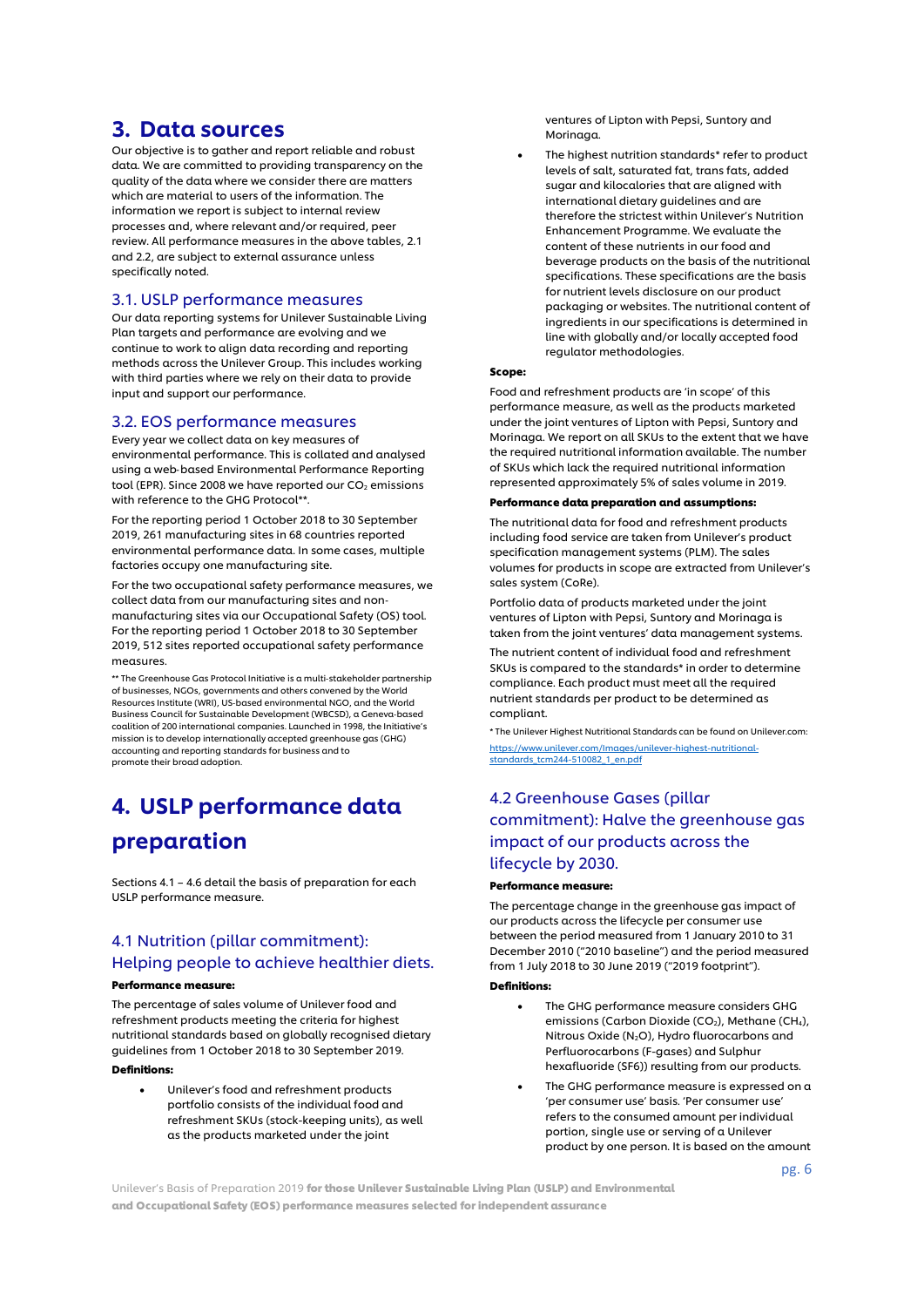of product sold to the consumer, and either the recommended dose/use or habits data.

#### Scope:

Our GHG performance measure calculates the GHG emissions related to our products:

- In 14 key countries: Brazil, China, France, Germany, India, Indonesia, Italy, Mexico, Netherlands, Russia, South Africa, Turkey, UK, and USA.
- For our 12 categories: Beverages, Deodorants, Dressings, Fabric Sensations, Fabric Solutions, Hair Care, Home & Hygiene, Ice Cream, Oral Care, Savoury, Skin Care, and Skin Cleansing.
- In six phases of the life cycle: raw materials (primary packaging, secondary packaging, ingredients), manufacturing, distribution, retail, consumer use, and disposal.

Products excluded from the GHG performance measure are:

- Those for which the required data is not available with sufficient detail and/or where Unilever does not have direct influence over the footprint of the finished product, namely; products developed and manufactured through our joint venture operations, products distributed to professional markets via Food Solutions, bulk items and export items that are sold to third parties as unfinished products, promotional items and complex packs, and tools and devices (including Pureit).
- Those which have exceptionally high sales volumes expressed in consumer uses and represent a negligible proportion of our absolute impact, thereby having the potential to distort the 'per consumer use' performance measure (namely Q Tips cotton swabs, Annapurna salt, and Vaseline lip balm).

The Spreads business was sold in mid-2018 and has been excluded from the performance measure from 2018 onwards to ensure alignment with the existing business structure. The 2010 GHG baseline has accordingly been restated in 2018 by an increase of 5% to 44.5 g per consumer use.

These exclusions are applied consistently across the GHG, water and waste pillar commitment performance measures.

#### Performance data preparation and assumptions:

Calculating this performance measure requires a detailed analysis of the GHG impacts of thousands of products spread across 14 key countries. The results are calculated at a corporate level on a per consumer use basis. The GHG impact is calculated for a representative sample of products, based on a clustering of products. The clustering aims to account for at least 80% of our sales volume in the 14 key countries. The representative product assessment is then extrapolated at a category and country level to account for the un-clustered products in each of the 14 key countries.

For each representative product, a number of internal and external data sources are used to describe the various life cycle activities and inputs (e.g. specification of product, energy for site of manufacture, consumer use data). Consumer use (i.e. the consumed amount per individual portion, single use or serving of a Unilever product by one person) is determined based on either consumer habits

studies or on-pack recommendations. In cases where relevant consumer habits studies are unavailable, internal expert opinion is also used where necessary. Consumer use data often varies by country. The data on the GHG emission impact of ingredients and packaging are obtained from external databases (based on industry averages) or internal expert studies. Information on the GHG impact of ingredients, packaging, and consumer use is analysed and combined with the GHG impact of manufacturing and distribution (based on internal data sources) to calculate our GHG performance measure.

## 4.3 Water (pillar commitment): Halve the water associated with the consumer use of our products by 2020.

#### Performance measure:

The percentage change in the water impact (water in our products and water associated with the consumer use of our products) per consumer use between the period measured from 1 January 2010 to 31 December 2010 ("2010 baseline") and the period measured from 1 July 2018 to 30 June 2019 ("2019 footprint").

#### Definitions:

- The water performance measure considers the water in our products (ingredients phase) plus the water used by consumers for our products (consumer-use phase). Agricultural water and water use related to non-renewable materials (raw material phase) are not included as these data are not available at the required quality or accuracy level. The water used in our manufacturing operations is reported separately.
- The water performance measure is expressed on a 'per consumer use' basis. 'Per consumer use' refers to the consumed amount per individual portion, single use or serving of a Unilever product by one person. It is based on the amount of product sold to the consumer and either the recommended dose/use or habits data.
- Our definition of domestic water scarcity based on an assessment in 2008 (updated in 2011) is based on:
	- a) an evaluation of the number of people in each country experiencing physical water scarcity
	- b) the number of people who lack access to an improved water source
	- c) countries which have watersheds with WSI1>0.4 and/or where less than 80% of the population has access to sanitation/clean water.

#### Scope:

Our water performance measure is calculated for our products:

> • In seven countries: China, India, Indonesia, Mexico, South Africa, Turkey and the USA. These seven countries were identified as water-scarce countries based on an assessment in 2008 (updated in 2011) of domestic water used with our products in 14 key countries (Brazil, China, France, Germany, India, Indonesia, Italy, Mexico, Netherlands, Russia, South Africa, Turkey, UK, and USA).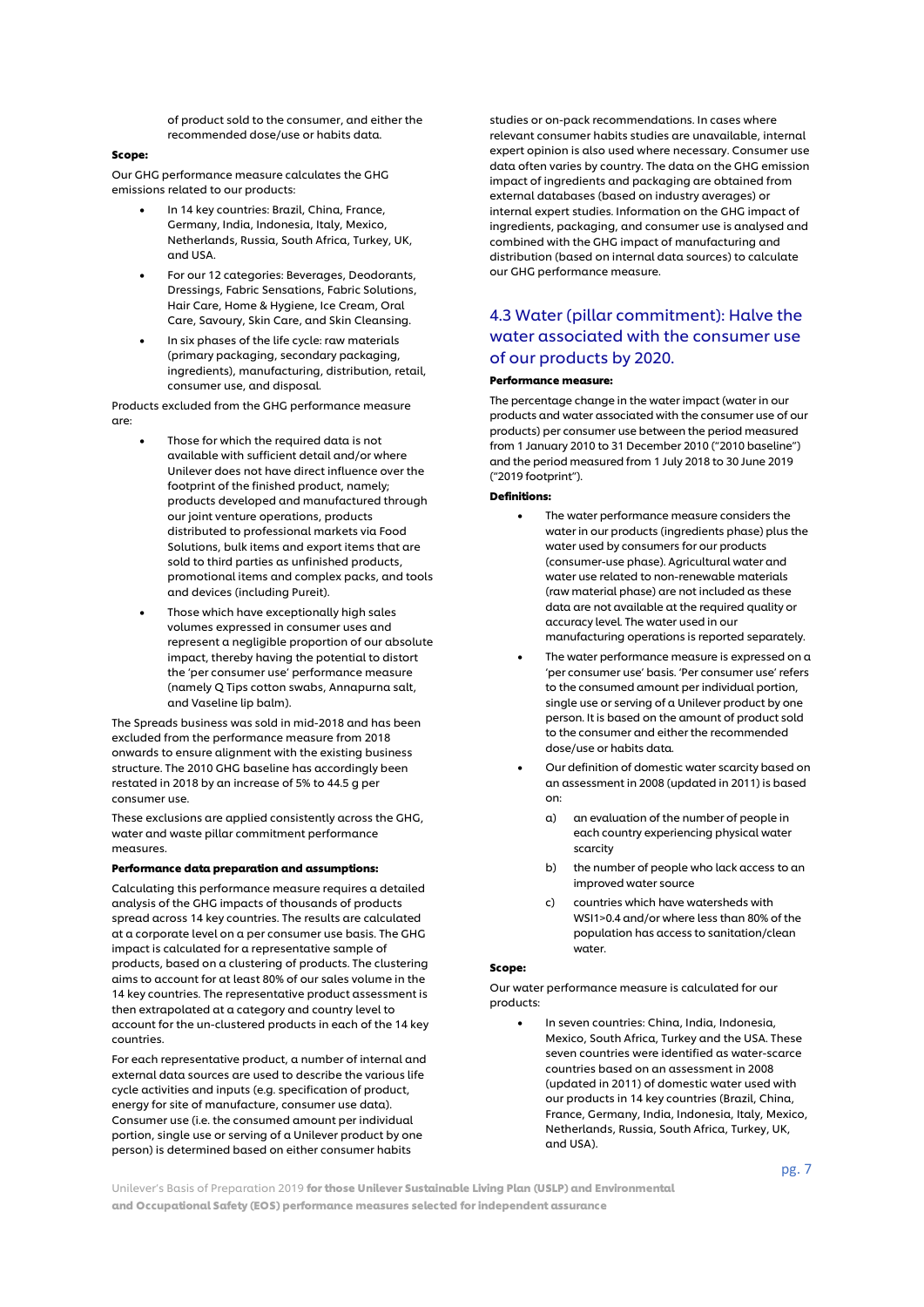- For six categories: Fabric Sensations, Fabric Solutions, Hair Care, Home & Hygiene, Oral Care, and Skin Cleansing. Of Unilever's 12 categories, these six represented 99% of our absolute water impact.
- In two phases in our life cycle: raw materials (ingredients) and consumer use.

Products excluded from the water performance measure are:

- Those for which the required data is not available with sufficient detail and/or where Unilever does not have direct influence over the footprint of the finished product, namely: products developed and manufactured through our joint venture operations, products distributed to professional markets via Food Solutions, bulk items and export items that are sold to third parties as unfinished products, promotional items and complex packs, and tools and devices (including Pureit).
- Those which have exceptionally high sales volumes expressed in consumer uses and represent a negligible proportion of our absolute impact, thereby having the potential to distort the 'per consumer use' performance measure (not applicable to the 2019 footprint for water).

These exclusions are applied consistently across the GHG, water and waste pillar commitment performance measures.

#### Performance data preparation and assumptions:

Calculating this performance measure requires a detailed analysis of the water impacts of around one thousand products. The results are calculated at a corporate level on a per consumer use basis. The water impact is calculated for a representative sample of products, based on a clustering of products. The clustering aims to account for at least 80% of our sales volume in the 14 key countries, of which seven have been identified as water-scarce. The representative product assessment is then extrapolated at a category and country level to account for the unclustered products in each of the seven water scarce countries.

For each representative product, a number of internal and external data sources are used to describe the two life cycle activities and inputs (specification of products and consumer use data). Data on the water impact of the ingredients phase is obtained from internal product specification systems. Data on the water impact of the consumer use phase (i.e. the amount of water used with one dose of a Unilever product by one person) is determined based on either consumer habits studies or onpack recommendations. In cases where relevant consumer habits studies are unavailable, internal expert opinion is also used where necessary. Consumer use data often varies by country.

# 4.4 Sustainable Sourcing (pillar commitment): Source 100% of our agricultural raw materials sustainably by 2020.

Performance measure:

The percentage of agricultural raw materials purchased from sustainable sources from 1 January to 31 December 2019.

#### Definitions:

Agricultural raw materials refers to materials from feedstocks originating from agriculture, forestry or fishery. They are purchased in different forms, blends and derivatives e.g. vegetable oils, cardboard boxes, surfactants.

Sustainable sources refers to suppliers of agricultural raw materials which comply with the requirements set out in the Unilever Sustainable Agriculture Code 2010 and 2017  $(SAC)^1$  in order to be categorised as a sustainable source. The mechanisms to demonstrate compliance are outlined in the SAC Scheme Rules<sup>2</sup>.

#### Scope:

All agricultural raw material purchases are in scope for the performance measure except agricultural raw materials purchased by third parties that manufacture products for Unilever.

#### Performance data preparation and assumptions:

All agricultural raw material purchases are recorded in Unilever's purchasing system. They are classified into the appropriate material group e.g. Palm Oil, Paper and Board, Soybean Oil, Sugar, Vegetables, Tea. The proportion of agricultural raw materials contained in the different forms, blends and derivatives is recorded in a raw materials specification database. The calculation of the proportion of agricultural raw materials that comes from sustainable sources is undertaken as follows:

a) Calculate the total purchased volume of agricultural raw materials

The purchased volume data is extracted from the purchasing systems and stored in the sustainable sourcing system (the "SuSo system"). The volumes of the agricultural raw materials are summed to give the total purchased volume in tonnes.

b) Calculate the volume of agricultural raw material that is sustainably sourced

Agricultural raw materials are classified as being sustainably sourced if one of the following criteria is met:

- The supplier has provided a self-declaration on their level of compliance with the SAC 2010 within the last 18 months.
- The supplier has provided evidence that its internal control system covers all requirements of the SAC in accordance with the Scheme Rules.
- An appointed independent third-party certification body (Control Union) has provided annual confirmation that the supplier is certified against SAC 2017 for the relevant materials (from July 2018).
- The supplier has provided annual confirmation that the agricultural raw materials supplied by them are certified against third party standards determined to be equivalent to the SAC.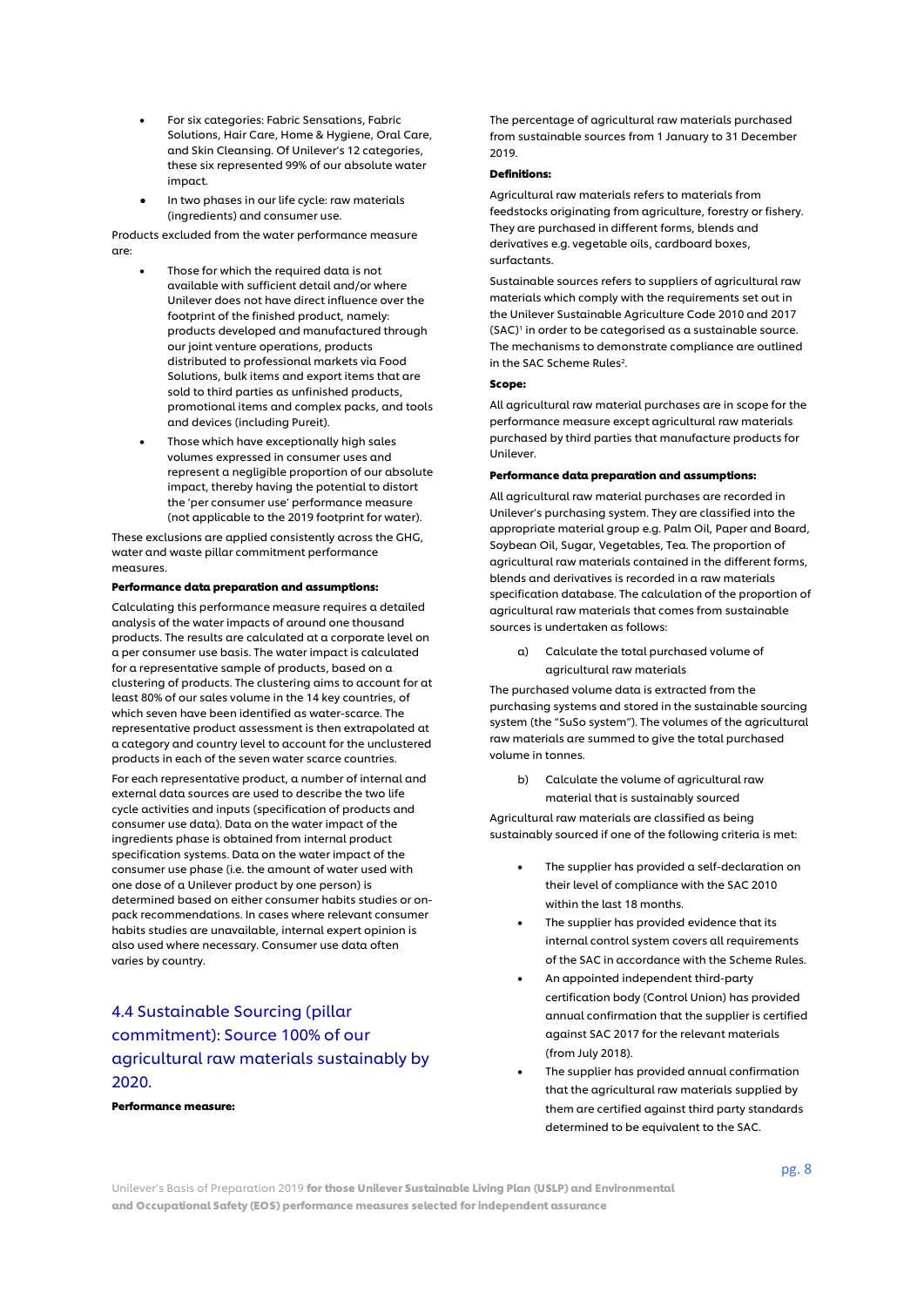For supplier self-declarations against SAC 2010, Unilever commissions an independent third party (Control Union Certifications) to verify a sample of supplier selfdeclarations each year. The sample group is determined on a statistical basis taking into account the sustainability risks associated with the supplier location and the volume purchased. The scope of the verification is from 1 April 2018 to 31 March 2019. The results of the verification are applied to the total self-declared purchased volumes for each raw material from 1 January to 31 December 2019.

For Paper & Board only, Unilever commissions an independent third party, SGS, to perform a desktop-based verification of a sample of supplier self-declarations. The scope of the SGS verification is from 1 October 2018 to 30 September 2019 with the findings applied to the full calendar year.

Suppliers that comply with the SAC or provide raw materials which are certified against third party standards are 'tagged' as sustainable in the SuSo system. The tagged suppliers are matched by supplier name, cluster and country with the total purchased volume records in the SuSo system. The SuSo system then calculates the total sustainably sourced volumes (in tonnes).

Credits are purchased for some raw materials, e.g. soy (RTRS credits) and cane sugar (Bonsucro credits). One credit equates to one tonne of certified material. Where such credits are purchased and redeemed, a matching volume of raw material purchased from non-sustainable suppliers is treated as sustainably sourced.

The sustainably sourced volumes from suppliers (certified suppliers or suppliers declaring compliance with the SAC) are added to sustainable volumes from the redemption of credits to calculate the total sustainably sourced volumes (in tonnes) in an excel spreadsheet

c) Calculate the percentage of agricultural raw materials from sustainable sources

The total sustainably sourced volumes (in tonnes) are divided by the total purchased volumes (in tonnes) to calculate the proportion of sustainably sourced volumes.

<sup>1</sup>SAC 2010 https:// er.com/Images/ul-sac-v1-march-2010-spread\_tcm244-[423998\\_en.pdf](https://www.unilever.com/Images/ul-sac-v1-march-2010-spread_tcm244-423998_en.pdf) and SAC 2017 [https://www.unilever.com/Images/sustainable-agriculture](https://www.unilever.com/Images/sustainable-agriculture-code--sac---2017_tcm244-515371_1_en.pdf)[code--sac---2017\\_tcm244-515371\\_1\\_en.pdf](https://www.unilever.com/Images/sustainable-agriculture-code--sac---2017_tcm244-515371_1_en.pdf)

<sup>2</sup> SAC2010 Scheme Rules 1 March 2019 v 4.9

e-rules-sac-2010\_tcm244-502686\_1\_en.pdf, SAC 2017 Scheme Rules 1 November 2019 v 1.14  $sac-2017$  tcm244-526653 en.pdf

# 4.5 Inclusive Business: Enabling smallscale retailers to access initiatives aiming to improve their income.

#### Performance measure:

Number of small-scale retailers in our distribution network we have enabled access to initiatives aiming to improve their incomes for the period 1 October 2015 to 30 September 2019.

#### Definitions:

A small-scale retailer is a 'fixed' or 'mobile' small-scale retail outlet selling Unilever products.

A 'fixed' small-scale retail outlet is a micro-retailer enrolled in a relevant programme (e.g. Kabisig Summits initiative in the Philippines) or as defined using Unilever's Customer Development channel definitions. The channels included in this metric are:

- Independent Grocery; or
- Small/Open Market.

Individual salespersons in each country perform the categorisation of the retail outlets based on channel definition guidelines.

A 'mobile' small-scale retail outlet is defined as a mobile individual retailer (e.g. Shakti).

Our distribution network includes any distributor, wholesaler, independent retail outlets, kiosks, small businesses or individuals, of any size, which helps to distribute and sell Unilever products.

The increase in sales of Unilever products to small-scale retailers is taken to be a measure of improving income.

We enable retailers to access initiatives in the following ways:

• Fixed:

Through actions that have been undertaken to achieve Perfect Store compliance. For example, through improving the availability and visibility of Unilever products, ensuring outlets offer or stock a more relevant and optimised assortment and optimal placement, promotion and communication of Unilever products.

Through face-to–face group training which deliver instructions on how to maximise sales through ensuring Unilever products are available, optimally placed and promoted (Kabisig Summits).

Mobile:

Through enrolling people in a dedicated small-scale retailers programme (Shakti and Shakti-like initiatives) and supplying them with Unilever products for sale and distribution and supporting them to do so. For smallscale retailers to be included they have to be actively involved in an initiative selling or distributing Unilever products, which means that they must have recorded at least one transaction with Unilever in the previous three months prior to the end of the reporting period.

The Metric Owner at Unilever will apply the following tests to determine that all initiatives are appropriate to be included under the definition of improving incomes of small-scale retailers:

- the subject matter and duration of the initiative is appropriate and relevant to the specific geography or situation
- the level of Unilever commitment is appropriate, through a significant commitment of financial/other resource contribution and/or provision of staff/people who direct or implement the initiative.

The Metric Owner at Unilever obtains a list of new initiatives to be included in the performance measure on an annual basis. Metric owner performs the following checks for each initiative: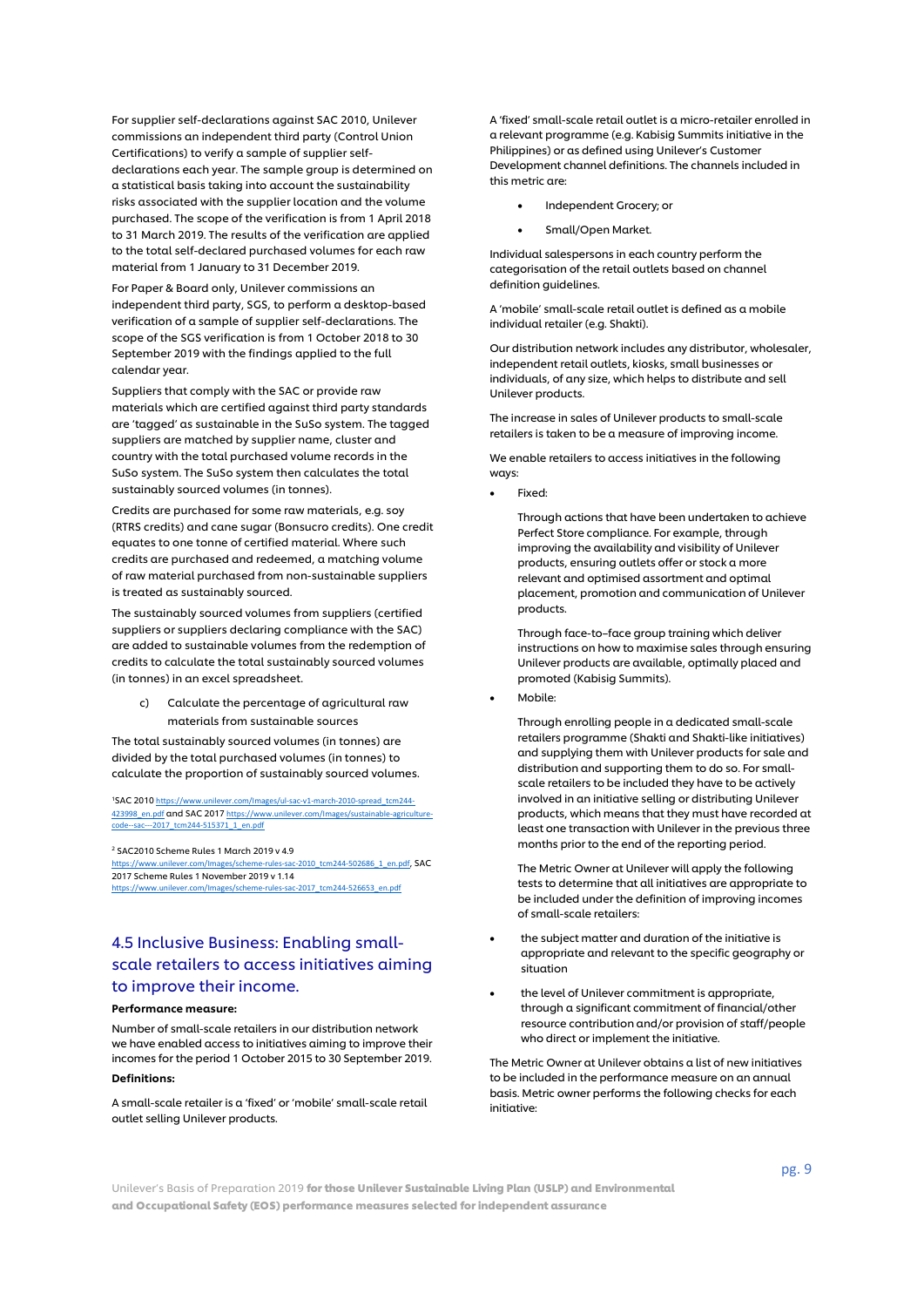- The tests are performed to determine that all initiatives are appropriate to be included under the definition of improving incomes.
- The initiative is aimed at retailers which are smallscale.
- The initiative is aimed at small-scale retailers within Unilever's distribution network.
- The initiative counts a mobile small-scale retailer only if they are actively involved selling or distributing Unilever products.

The initiatives included in this performance measure (and their reporting periods) are:

- Guddi Baji (1st July 2017 to 30th September 2019)
- Perfect Store India (1st October 2015 to 30th September 2016)
- Perfect Store Indonesia (1st October 2015 to 30th September 2016)
- Perfect Store Pakistan (1st October 2015 to 30th September 2016)
- Perfect Store Philippines (1st October 2015 to 30th September 2016)
- Perfect Store Thailand (1st October 2015 to 30th September 2016)
- Perfect Store Turkey (1st October 2015 to 30th September 2016)
- Perfect Store Vietnam (1st October 2015 to 30th September 2016)
- Saubhagya (1st July 2018 to 30th September 2019)
- Shakti (1st July 2017 to 30th September 2019)
- Shakti Middle America (1st July 2018 to 30th September 2019)
- Shakti Nigeria (1st July 2017 to 30th September 2019)
- Kabisig Summits Initiative (1st January 2016 to 30th September 2019).

#### Scope:

The countries in scope of this performance measure are Colombia, El Salvador, Guatemala, India, Indonesia, Nigeria, Pakistan, Philippines, Sri Lanka, Thailand, Turkey and Vietnam.

An initiative is included in this performance measure when at least 1,000 small-scale retailers have accessed the initiative.

#### Performance data preparation and assumptions:

There are different processes and reporting periods for preparing data:

• Fixed small-scale retail outlets (Perfect Store)

The result is number of Compliant Perfect Stores categorised as small-scale retailers, by the 30th September 2016.

Each market records details of all retail outlets that are enrolled in Perfect Store and the methodology and results of the compliance process, in their own spreadsheets or systems. Each market sets the requirements for Perfect Store Compliance in line with global Perfect Store guidelines. Markets that are inscope for our USLP reporting will then identify the number of stores that have achieved Perfect Store

Compliance within the relevant channels (Small/Open Market, and Independent Grocery).

For the majority of the markets, outlets are audited on a sample basis and the results of these audits are used to calculate the compliance rate which is then applied to all stores that are enrolled in the Perfect Store programme in that market (for example, 3% of all enrolled stores are audited and if 50% of audited stores meet 100% of perfect store compliance criteria, the market then applies this compliance percentage to all enrolled stores as they assume statistically that 50% of all stores are achieving 100% compliance).

For each market an increase in sales of Unilever products to small-scale retailers categorised as Perfect Stores is taken to be a measure of improving income.

The initiative result, evidence file and supporting documentation for each Perfect Store market in-scope for reporting is then submitted into the Enhancing Livelihoods Initiative Reporting Tool of the Unilever Electronic Measurement, Analytics and Reporting Solution for USLP Initiatives ("ELMA").

• Fixed small-scale retail outlets (Kabisig Summits)

An outsourced third-party training agency delivers trainings and records the details of people attending this training in an excel spreadsheet which is stored in the USLP Enhancing Livelihoods Measurement Tool of ELMA. The local Customer Development team reviews and approves these results in ELMA. The records of unique small-scale retail outlets with an owner attending at least one training session since the start of the initiative is then extracted in a consolidated data file and the number and evidence file is submitted with supporting documentation into the Enhancing Livelihoods Initiative Reporting Tool of ELMA.

An increase in sales to SUPER!stores (which distribute Unilever products to Kabisigs) in the period after a summit is run compared to the period before a summit is run is assumed to relate to an increase in the sales of the participating small-scale retail outlets (Kabisigs) which is taken to be a measure of improving income.

• Mobile small-scale retail outlets (Shakti, Guddi Baji, Saubhagya)

By enrolling in the initiative and supplying them with Unilever products for sale and distribution and supporting them to do so, mobile small-scale retailers improve their incomes through improved business/retailing practices. Their details are recorded in the Distributor Management System (or other sales management system). For the retailer to be included they have to be actively involved in the initiative, which means that they must have recorded at least one transaction with Unilever in the previous three months prior to the end of the reporting period. Each year any new retailers active in the initiative will be aggregated to the previous year's total and checks made by the initiative team to ensure that they have not been counted in the initiative result previously. This result, along with supporting documentation, is uploaded into Enhancing Livelihoods Initiative Reporting Tool of ELMA by the relevant Customer Development team.

All initiative results and evidence files are reviewed by the Metric Owner and when finalised are signed-off. The results of the initiatives are then aggregated into a total number of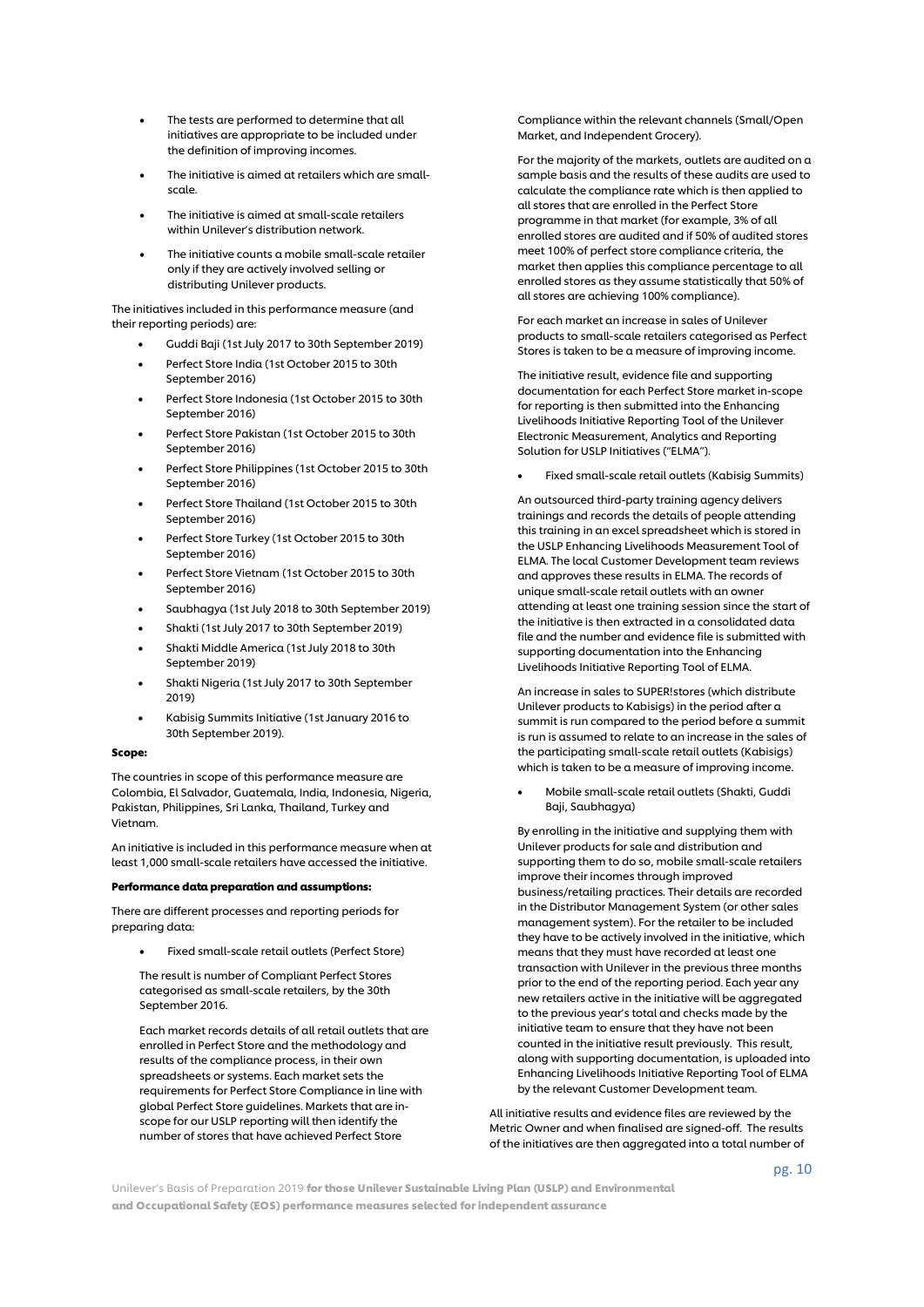small-scale retailers in our distribution network which have been enabled to access initiatives aiming to improve their incomes and reported in the metric result.

The risk of double counting exists where i) small-scale retailers can access more than one initiative because the initiatives are run in the same country or are targeted at the same group of women or ii) small-scale retailers can access the same initiative more than once in one year or over a number of years. The Metric Owner performs an assessment of this risk during the reporting period by checking for any instances where different initiatives have been run in the same locations and by checking if any repeated initiatives have been run in the same location since the start of the reporting period of the initiative. Any risk is then mitigated through outlets having unique codes and checks being performed to ensure that no outlet is counted twice.

# 4.6 Inclusive Business: Enabling smallholder farmers to access initiatives aiming to improve agricultural practices.

#### Performance measure:

Number of smallholder farmers in our supply network who we have enabled access to initiatives, aimed at improving their agricultural practices for the period 1 January 2011 to 30 September 2019.

#### Definitions:

A smallholder farmer is a person which farms a plot of land to support their own household. A plot of land is a smallholding up to 25 acres (10.12 hectares) of land or is defined to be a smallholder farm by the national government or partnership organisation in the country where we have the initiatives.

For this performance measure, our supply network is defined as those smallholder farmers who we engage directly or indirectly through our suppliers.

Improving agricultural practices is defined as improving the methods and activities used by smallholder farmers to farm effectively. These practices are improved by developing the capabilities of smallholder farmers, for example, through improving their skills and understanding of sustainable agriculture to enable more effective irrigation, promote crop diversification and rotation and increase crop yields.

This can be achieved through training which meets one of the following three criteria:

- a) training curricula that is formally accredited with a recognized body or organization;
- b) training and skills courses delivered by qualified individuals or a recognized body or organization;
- c) training curricula which has been peer reviewed.

The initiatives included in this performance measure (and their reporting periods) are:

- Barry Callebaut RA Initiative (4th January 2016 to 30th September 2019)
- Black Soy for Bango Initiative (31st December 2016 to 30th September 2019)
- Cargill Cocoa Promise (31st August 2015 to 30th September 2018)
- Chicory India Initiative (1st October 2017 to 30th September 2019)
- China Smallholder Farmers Initiative (1st January 2018 to 30th September 2019)
- KTDA Sustainable Agriculture Initiative (1st January 2014 to 30th September 2016)
- Marcatus Smallholder Farmers Initiative (1st June 2015 to 30th September 2018)
- Palm Oil Smallholder Certification Initiative (15th May 2018 to 30th September 2019)
- Palm Oil Smallholder Training Initiative (1st January 2018 to 30th September 2019)
- Rainforest Alliance Tea Turkey Initiative (1st January 2011 to 30th September 2017)
- Sustainable Tea Vietnam Phase II Initiative (30th September 2016 to 30th September 2019)
- Tea Sri Lanka Initiative (1st January 2015 to 30th September 2019)
- Tea Turkey Suppliers Initiative (1st January 2014 to 30th September 2018)
- Tea Vietnam Initiative (1st December 2013 to 30th September 2016)
- Tea Tanzania Initiative (31st December 2016 to 30th September 2017)
- Tomatoes India Initiative (1st January 2017 to 30th September 2018)
- Trustea Smallholder Farmers Initiative (28th November 2013 to 30th September 2019)
- Upscaling Vanilla Madagascar Initiative (1st November 2016 to 30th September 2019)
- Vanilla Madagascar Initiative (1st January 2014 to 30th September 2016)

We enable smallholder farmers to access initiatives in the following ways:

- Face to face programmes or training courses OR
- Through being a member of a farm household which has achieved certification through sustainable farming certification made possible by Unilever OR
- Provision of access to improved technology such as drip-irrigation or improved planting varieties.

For a smallholder farmer to be included they have to have attended at least one face to face training session, have been provided with access to improved technology or be a member of a farm that has achieved certification.

The Unilever Procurement Team applies the following tests to determine that initiatives are aimed at improving livelihoods:

- the subject matter and duration of the initiative is appropriate and relevant to the specific geography or situation.
- the level of Unilever commitment is appropriate, through a significant commitment of financial/other resource contribution and/or provision of staff/people who direct or implement the initiative.

The Metric Owner at Unilever obtains a list of new initiatives to be included in the performance measure on an annual basis. Metric owner performs the following checks for each initiative: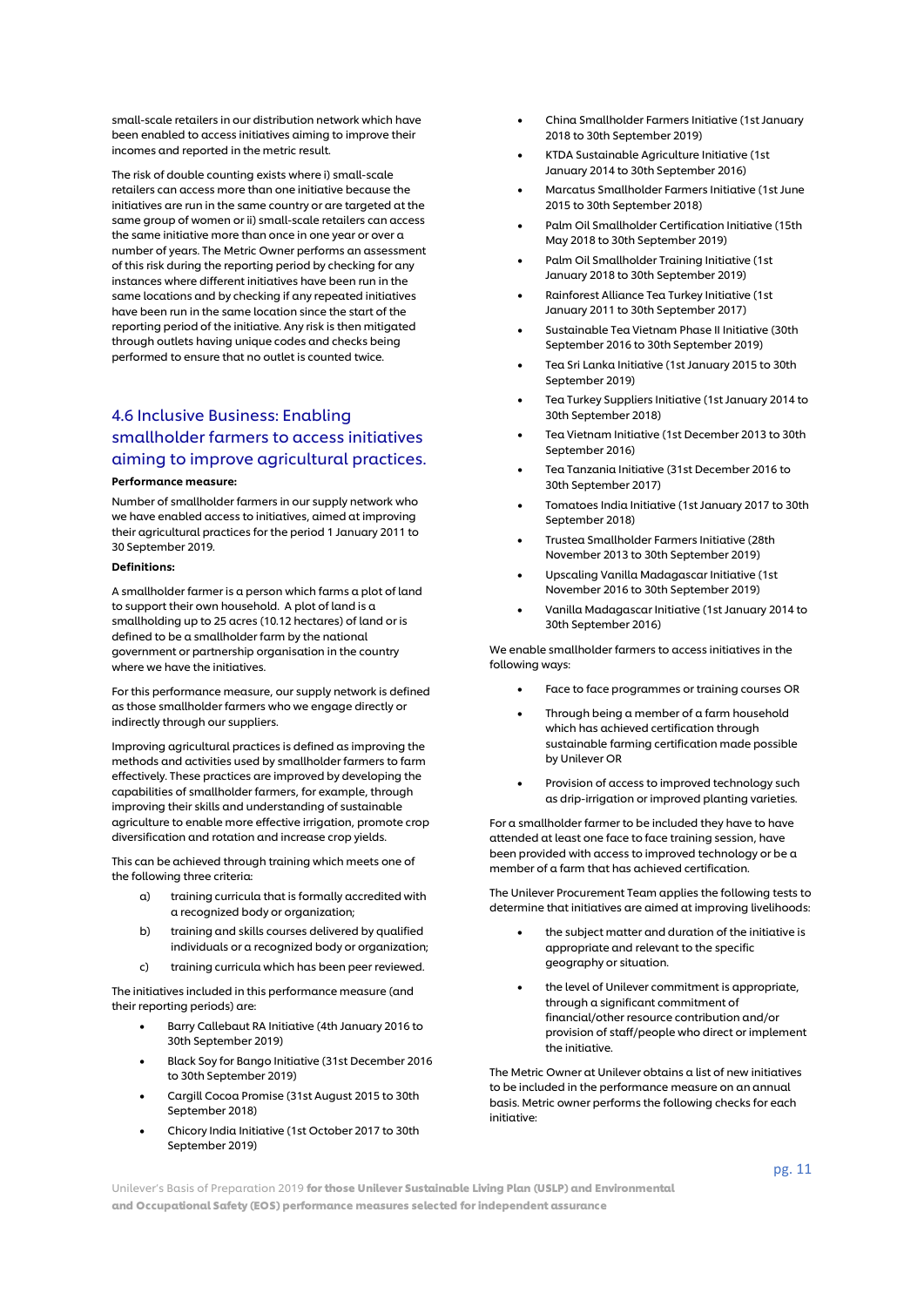- The training and development meets one of the three criteria outlined above (i.e. accredited organisation, or qualified individual or peer reviewed).
- The tests are performed to determine that all initiatives are appropriate to be included under the definition of improving agricultural practices. (i.e. duration of the course and level of commitment).
- The initiative counts a smallholder farmer only if they have attended at least one face to face training session, has been provided with access to improved technology or is a member of a farm household that has achieved certification.
- There are at least 1,000 smallholder farmers who have accessed the initiative.

If all above are met, the Metric Owner confirms which initiatives can be included and sets up the data collection, data aggregation and approvals processes with the initiative owner.

#### Scope:

The countries in scope of this performance measure are China, Côte d'Ivoire, India, Indonesia, Kenya, Madagascar, Rwanda, Sri Lanka, Tanzania, Turkey and Vietnam.

An initiative is included in this performance measure when at least 1,000 smallholder farmers have accessed the initiative.

#### Performance data preparation and assumptions

The reporting period for each of the initiatives are noted above.

The number of smallholder farmers and certified farms who have been enabled to access initiatives aimed at improving their agricultural practices are recorded by the third party running the initiative. A reasonable assumption is made that there is one smallholder farmer on each certified farm.

This data is input by the third party into Unilever's Electronic Measurement and Analytics Solution ("ELMA") and reviewed by the Unilever Procurement Team. When the data for each initiative has been approved by the Procurement Team, the data is aggregated into a final list of smallholder farmers who we have enabled to access initiatives. The supporting documentation and calculation is uploaded into ELMA for review and approval by the Metric Owner.

The risk of double counting exists where i) smallholder farmers can access more than one initiative because the initiatives are run in the same country or are targeted at the same group of smallholder farmers or ii) smallholder farmers can access the same initiative more than once in one year or over a number of years. The Metric Owner performs an assessment of this risk during the reporting period and ensures that a smallholder farmer isn't counted twice in the performance measure.

# 5. Environmental and Occupational Safety performance data preparation

Sections 5.1 – 5.6 detail the basis of preparation for each EOS performance measure.

### 5.1 Water: Quantity of water abstracted by manufacturing sites

#### Performance measures:

- Water abstracted in  $m^3$  per tonne of production.
- Change in the volume of water in cubic meters (m3 ) abstracted in 2019 (1 October 2018 to 30 September 2019) compared to 2008 (1 January 2008 to 31 December 2008).
- Percentage change in the volume of water abstracted per tonne of production in 2019 (1 October 2018 to 30 September 2019) compared to 2008 (1 January 2008 to 31 December 2008).

#### Definitions:

Each factory records water abstracted for use in manufacturing from various sources. These sources are classified as; municipal/piped sources, groundwater (direct abstraction by site), surface water (direct abstraction from river or lake), brackish/saline sources (direct abstraction from estuary or sea), water delivered to site by tanker, noncontact cooling water (any source).

Total water abstracted is the sum of these sources, measured in cubic metres.

We calculate water abstracted per tonne of production, based on total water abstracted in cubic metres divided by the sum of production volume in tonnes reported by each manufacturing site.

#### Scope:

Manufacturing sites included in the performance measures are those which meet all the following criteria:

- The site is owned or leased by Unilever.
- Unilever personnel are running/controlling the site.
- The site manufactures or packs Unilever products or materials used in Unilever products.
- Production lines on new sites are only included once fully commissioned, which occurs once there has been sign-off by technology providers and R&D sign-off.

A manufacturing site may have one or more factories. Reporting will be performed for individual factories on a manufacturing site when the above conditions are met for one or more of the factories on the site.

Manufacturing sites excluded from the performance measures are those that meet the following criteria:

- Sites which are owned by Unilever but are run by third party companies.
- Sites owned by third parties that produce (pack or make) our products.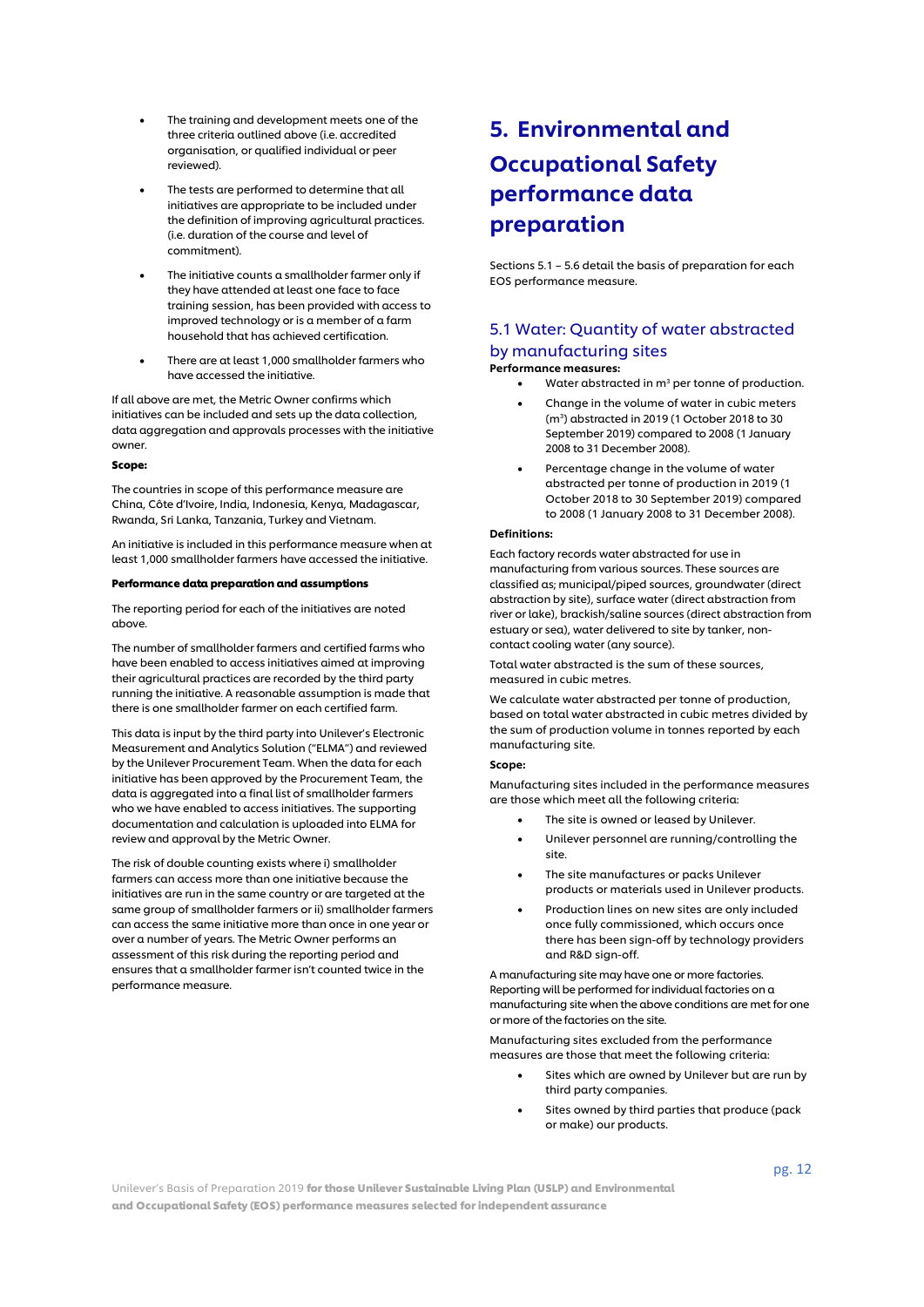- Sites that are under commissioning. Indicators for when a site is still under commissioning, includes:
	- Site not been released for normal production for more than 72 consecutive hours.
	- No quality norms being achieved over a similar time period while running at rated throughput.
	- Not all sections / modules within the plant being able to perform to rated parameters.
	- Site not yet being depreciated.
	- Technology guarantee checks not yet performed.
	- Sites where decommissioning has started.

Non-manufacturing sites are offices, research laboratories and marketing/sales organisations.

Water used at our manufacturing sites from the following sources are excluded from total water abstracted:

- Rainwater captured and treated on the manufacturing site; and
- Embedded water or water contained in raw materials.

#### Performance data preparation and assumptions:

Water abstraction data is taken from meter reads/invoices and captured by each manufacturing site in the EPR system. All data is recorded in cubic metres. The EPR system summarises and aggregates the data into standard reports by manufacturing site and at regional and global levels.

# 5.2 Water: Emissions of chemical oxygen demand (COD) by manufacturing sites

#### Performance measure:

Chemical oxygen demand (COD) in kg per tonne of production in 2019 (this covers the period 1 October 2018 to 30 September 2019).

#### Definitions:

COD represents the ingredients and product lost from our manufacturing processes in process wastewaters. It arises mainly during cleaning operations.

COD is widely used by regulatory bodies to control industrial wastewaters and to calculate the correct level of charges for downstream municipal wastewater treatment, which is designed to remove most of the COD before the wastewater is discharged to the environment.

#### Scope:

Manufacturing sites included in the performance measures are those which meet all the following criteria:

- The site is owned or leased by Unilever.
- Unilever personnel are running/controlling the site.
- The site manufactures or packs Unilever products or materials used in Unilever products.
- Production lines on new sites are only included once fully commissioned, which occurs once there has been sign-off by technology providers and R&D sign-off.

A manufacturing site may have one or more factories. Reporting will be performed for individual factories on a manufacturing site when the above conditions are met for one or more of the factories on the site.

Manufacturing sites excluded from the performance measures are those that meet the following criteria:

- Sites which are owned by Unilever but are run by third party companies.
- Sites owned by third parties that produce (pack or make) our products.
- Sites that are under commissioning. Indicators for when a site is still under commissioning, includes:
	- Site not been released for normal production for more than 72 consecutive hours.
	- No quality norms being achieved over a similar time period while running at rated throughput.
	- Not all sections / modules within the plant being able to perform to rated parameters.
	- Site not yet being depreciated.
	- Technology guarantee checks not yet performed.
	- Sites where decommissioning has started.

Non-manufacturing sites are offices, research laboratories and marketing/sales organisations.

The Unilever COD data represents the effluent load discharged from the boundary of the manufacturing site. It is typically calculated from a representative concentration of COD in the wastewater and volumetric flow of the wastewater.

Reuse of COD on-site, for example through irrigation of land on the Unilever site, is excluded from reported COD.

#### Performance data preparation and assumptions:

The COD load is typically calculated using COD concentration data measured in on site laboratories or those of wastewater treatment companies and volumetric flow data from effluent flow meters on site.

Where direct measurement of COD is not carried out, estimation methodologies are applied by applying a standard conversion factor to COD measurement with reference to BOD (Biological Oxygen Demand) measurements and COD:BOD ratios for sites with similar product output or by using an average COD concentration per tonne of production based on similar manufacturing sites or those obtained during production trials.

The data does not make any allowance for the fact that based on individual site data we estimate that around a further 90% of this material is removed in municipal wastewater treatment plants. Consequently the COD load which actually reaches the environment is much lower.

# 5.3 GHG: Greenhouse gas emissions and energy use by manufacturing sites

#### Performance measures:

• CO2 emissions from energy use (market and location based) in tonnes in 2019 (this covers the period 1 October 2018 to 30 September 2019).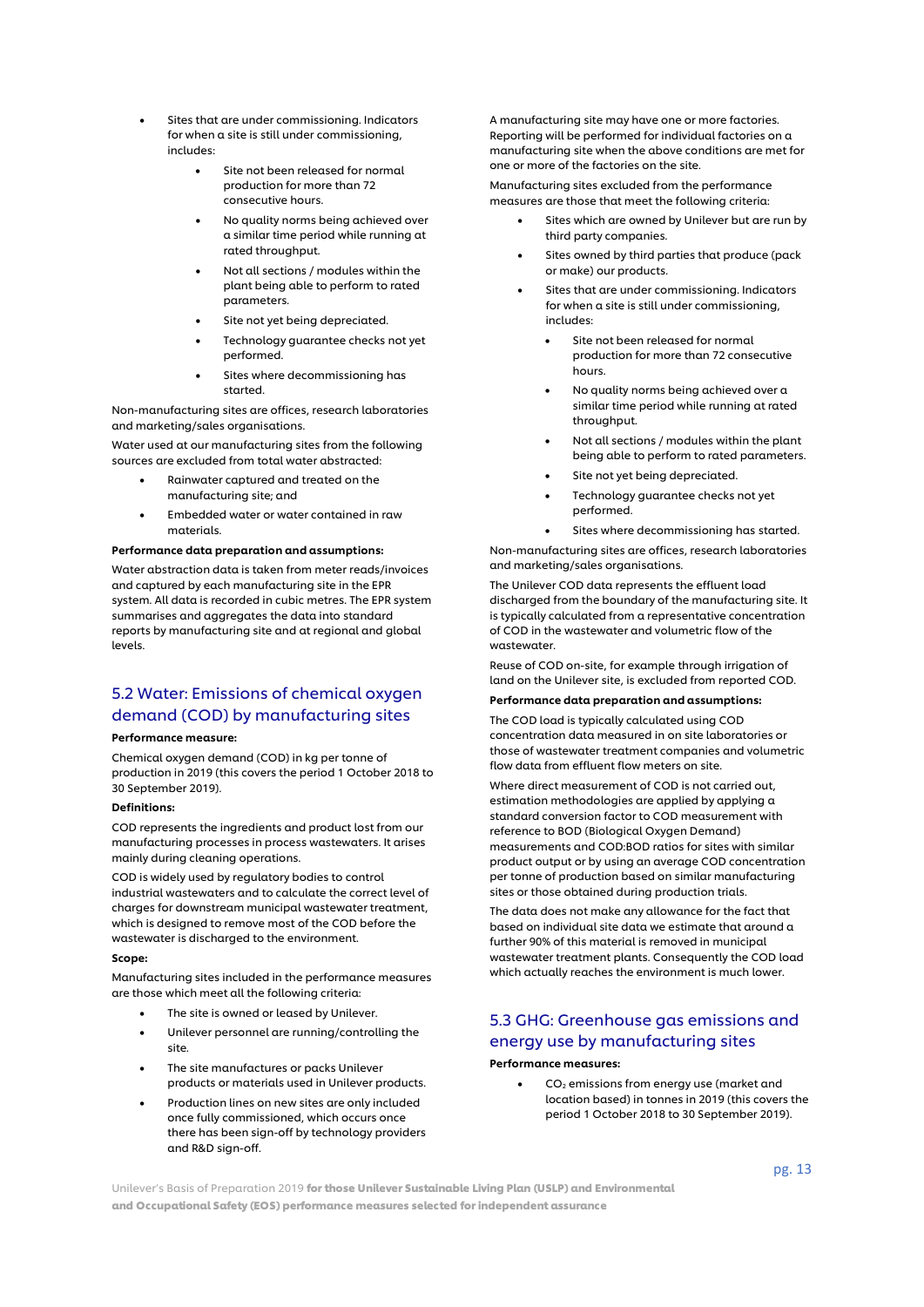- $CO<sub>2</sub>$  emissions from energy use in kg per tonne of production (market-based) in 2019 (this covers the period 1 October 2018 to 30 September 2019)
- Change in the tonnes of  $CO<sub>2</sub>$  emissions from energy use (market-based) in 2019 (1 October 2018 to 30 September 2019) compared to 2008 (1 January 2008 to 31 December 2008).
- Percentage change in  $CO<sub>2</sub>$  from energy use (market-based) per tonne of production in 2019 (1 October 2018 to 30 September 2019) compared to 2008 (1 January 2008 to 31 December 2008).
- Total energy use in GJ per tonne of production.

Goal setting and tracking is performed using market-based CO<sub>2</sub> emissions.

#### Definitions:

Each factory records energy used in manufacturing under various energy sources e.g. gas, oil (Scope 1 sources), purchased electricity and steam (Scope 2 sources) etc. Each energy use is converted to gigajoules (GJ), using standard conversion factors and calorific values.

 $CO<sub>2</sub>$  emissions from energy used in manufacturing sites is calculated from energy use in GJ multiplied by the carbon emission factor for each energy type (in kg  $CO<sub>2</sub>$  per GJ).

The carbon emission factors for scope 2 emissions are applied in terms of the two methods provided by the GHG Protocol:

- 1. Location-based: All electricity purchased is converted into  $CO<sub>2</sub>$  emissions using the average grid emissions factor for electricity in the country in which it is purchased. Renewable Energy Certificates ("RECs") are not applied to the total scope 2 emissions.
- 2. Market-based: All electricity purchased is converted to  $CO<sub>2</sub>$  using emissions factors from contractual instruments which Unilever has purchased or entered into.

The total amount of  $CO<sub>2</sub>$  emissions is the sum of  $CO<sub>2</sub>$ emissions for each energy source. This is measured in tonnes.

 $CO<sub>2</sub>$  emissions per tonne of production is the total amount of CO2 emissions divided by the sum of production volume in tonnes reported by each manufacturing site. This is measured in kg per tonnes of production.

Energy from diesel/LPG used in forklifts, fire trucks and testing power generators on our manufacturing sites is excluded.  $CO<sub>2</sub>$  emissions from use of biogenic fuels (biomass, wood pellets, etc.) is also excluded.

#### Scope:

Manufacturing sites included in the performance measures are those which meet all the following criteria:

- The site is owned or leased by Unilever.
- Unilever personnel are running/controlling the site.
- The site manufactures or packs Unilever products or materials used in Unilever products.
- Production lines on new sites are only included once fully commissioned, which occurs once there has been sign-off by technology providers and R&D sign-off.

A manufacturing site may have one or more factories. Reporting will be performed for individual factories on a

manufacturing site when the above conditions are met for one or more of the factories on the site.

Manufacturing sites excluded from the performance measures are those that meet the following criteria:

- Sites which are owned by Unilever but are run by third party companies.
- Sites owned by third parties that produce (pack or make) our products.
- Sites that are under commissioning. Indicators for when a site is still under commissioning, includes:
	- Site not been released for normal production for more than 72 consecutive hours.
	- No quality norms being achieved over a similar time period while running at rated throughput.
	- Not all sections / modules within the plant being able to perform to rated parameters.
	- Site not yet being depreciated.
	- Technology guarantee checks not yet performed.
	- Sites where decommissioning has started.

Non-manufacturing sites are offices, research laboratories and marketing/sales organisations.

We measure the reduction in  $CO<sub>2</sub>$  which is one of the four main GHGs. We do not measure the three other main GHGs because our emissions are negligible. These are: nitrous oxide (produced mainly in nitric oxide manufacture), perfluorocarbons (mainly associated with aluminium and magnesium production) and sulphur hexafluoride (used in some electrical equipment). GHG emissions associated with fugitive losses of HFC refrigerants are not included within the scope of  $CO<sub>2</sub>$  emissions from energy used in manufacturing. These are not material compared to emissions from energy used.

#### Performance data preparation and assumptions:

Energy use data is taken from meter reads/invoices and captured for each manufacturing site in the EPR (Environmental Performance Reporting) system. The EPR system contains factors to convert common units of energy (e.g. cubic metres of gas or tonnes of oil) to a standard unit of energy (GJ). The EPR system summarises and aggregates the energy data into standard reports by manufacturing site and at regional and global levels. The total GJ of all energy used is calculated as the sum of all energy used.

Carbon emission factors are used to convert energy used in manufacturing to  $CO<sub>2</sub>$  emissions. Carbon emission factors for scope 1 energy sources such as fuels are provided by the Intergovernmental Panel on Climate Change ("IPCC"). Carbon emission factors for scope 2 energy sources such as grid electricity, applied according to the location-based method, reflect the country where each manufacturing site is located and are provided by the International Energy Agency (IEA). Carbon emission factors for grid electricity calculated according to the 'market-based method' are determined by contractual instruments which Unilever has purchased or entered into such as RECs, guarantees of origin, power purchasing agreements and utility contracts. Where supplier-specific emissions factors are not available a location-based factor is used.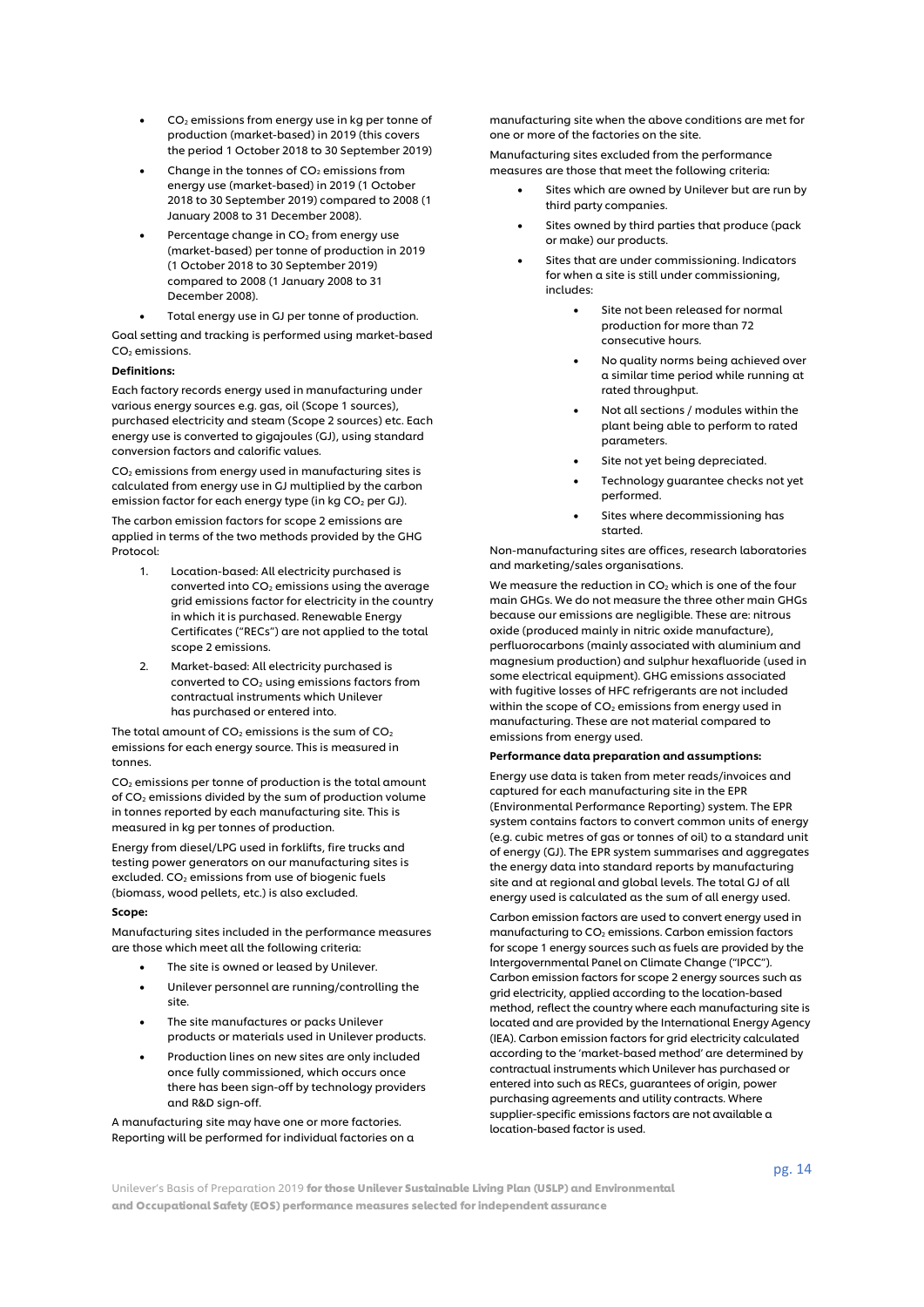The most recent IEA/EPA data set, which usually has a 3 year time lag, is applied to each reporting year e.g. national grid electricity emissions factors used in the calculation of 2019 emissions comes from 2014 IEA data. There are no annual changes to the IPCC factors.

Total production volume is obtained from the EPR system.

### 5.4 Waste: Total waste (hazardous and non-hazardous) disposed by manufacturing sites

#### Performance measure:

- The amount of total waste (hazardous and nonhazardous) sent for disposal in kg per tonne of production in 2019 (this covers the period 1 October 2018 to 30 September 2019).
- Change in the tonnes of total waste sent for disposal in 2019 (1 October 2018 to 30 September 2019) compared to 2008 (1 January 2008 to 31 December 2008).
- Percentage change in total waste sent for disposal per tonne of production in 2019 (1 October 2018 to 30 September 2019) compared to 2008 (1 January 2008 to 31 December 2008).

#### Definitions:

Waste is defined as hazardous or non-hazardous as classified under local legislation where the manufacturing site is located.

Disposal of waste refers to solid or liquid wastes that are exported by vehicle from a Unilever manufacturing site to landfill or to incineration without energy recovery.

We calculate kg disposed waste per tonne of production, based on total tonnes of disposed waste divided by the sum of production volume in tonnes reported by each manufacturing site.

#### Scope:

Manufacturing sites included in the performance measures are those which meet all the following criteria:

- The site is owned or leased by Unilever.
- Unilever personnel are running/controlling the site.
- The site manufactures or packs Unilever products or materials used in Unilever products.
- Production lines on new sites are only included once fully commissioned, which occurs once there has been sign-off by technology providers and R&D sign-off.

A manufacturing site may have one or more factories. Reporting will be performed for individual factories on a manufacturing site when the above conditions are met for one or more of the factories on the site.

Manufacturing sites excluded from the performance measures are those that meet the following criteria:

- Sites which are owned by Unilever but are run by third party companies.
- Sites owned by third parties that produce (pack or make) our products.
- Sites that are under commissioning. Indicators for when a site is still under commissioning, includes:
- Site not been released for normal production for more than 72 consecutive hours.
- No quality norms being achieved over a similar time period while running at rated throughput.
- Not all sections / modules within the plant being able to perform to rated parameters.
- Site not yet being depreciated.
- Technology guarantee checks not yet performed.
- Sites where decommissioning has started.

Non-manufacturing sites are offices, research laboratories and marketing/sales organisations.

The metric does not include:

- Waste from building/demolition projects that are not directly related to production.
- Waste that is kept permanently on-site through recycling, for example, wastes that are mixed with concrete and used as building materials.
- Waste temporarily held on site until an economic batch quantity is available for transportation offsite.
- Waste from innovation and product trials carried out at manufacturing sites.
- Medical, sanitary or clinical waste.

#### Performance data preparation and assumptions:

Sites have access to primary waste data. This is typically from weighbridge tickets and invoices from waste providers and is captured by each manufacturing site in the EPR system.

This metric is measured in the same way for all manufacturing sites. The EPR system summarises and aggregates the data into standard reports by manufacturing site and at regional and global levels.

### 5.5 Occupational safety: Reduce workplace injuries and accidents (fatalities)

#### Performance measure:

The number of occupational injury or work-related illhealth (WRIH) events which results from exposure to an occupational health and safety hazard(s), in the course of employment which results in death in 2019 (this covers the period 1 October 2018 to 30 September 2019).

#### **efinitions and scope:**

The following are referred to as Class A fatalities and are included in the scope of this performance measure:

- Fatal occupational injuries and/or fatal workrelated ill-health (WRIH) cases which occur on, or across the immediate external perimeter, of a Unilever site to a Unilever employee, while he/she is on duty, a contractor while he/she is working for Unilever (including on-site third-party operations) or a person visiting the Unilever site.
- Fatal occupational injuries or work-related illhealth (WRIH) which occur while a Unilever